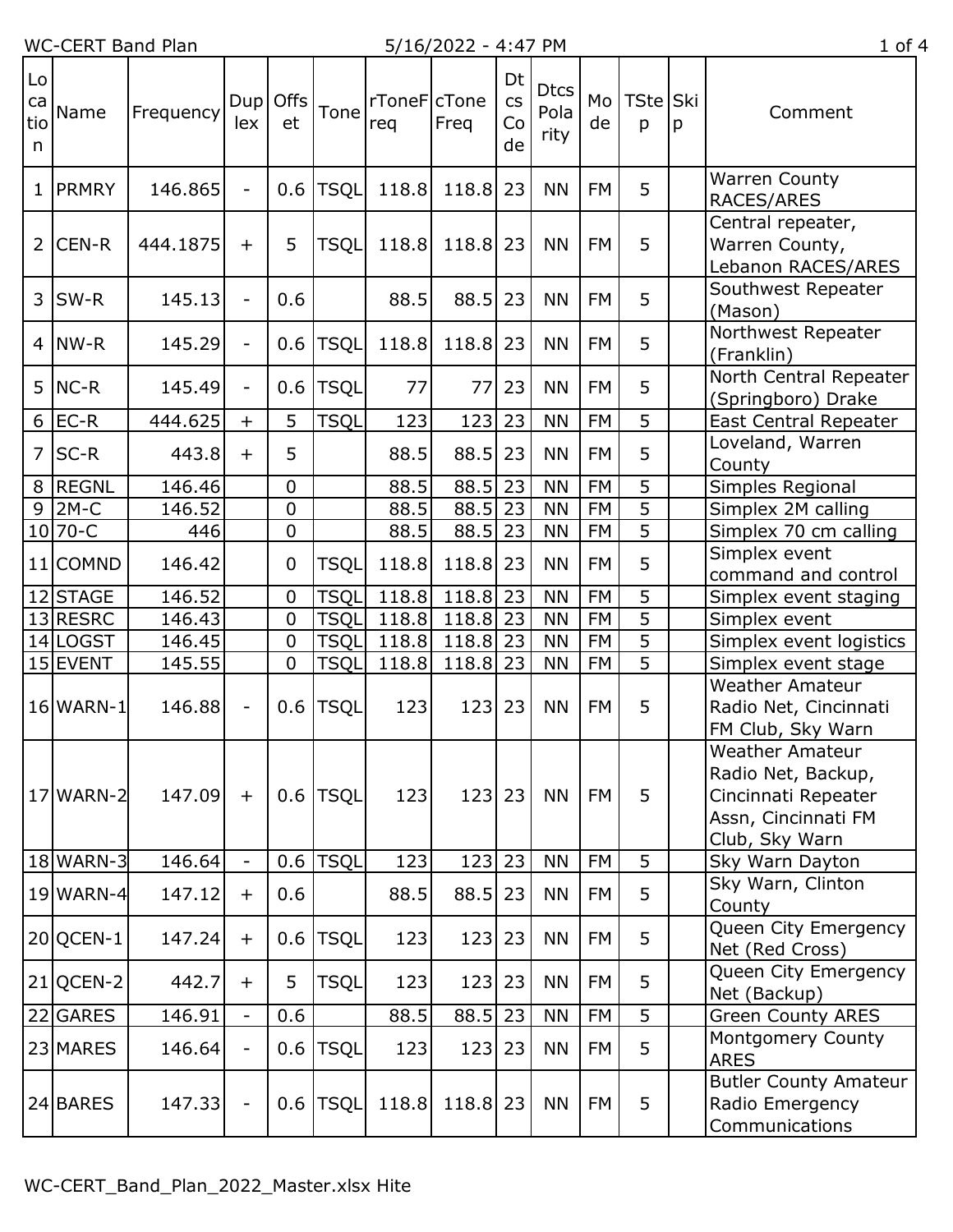WC-CERT Band Plan 5/16/2022 - 4:47 PM 2 of 4

| 25 DIAL   | 146.61  | $\overline{\phantom{a}}$ | 0.6            | <b>TSQL</b> | 77    | 77             | 23 | <b>NN</b> | FM        | 5              | Middletown, OH, Butler<br>County, Linked to<br>224.96-, 444.825+ |
|-----------|---------|--------------------------|----------------|-------------|-------|----------------|----|-----------|-----------|----------------|------------------------------------------------------------------|
| 26 BUTLER | 146.97  | $\blacksquare$           | 0.6            | <b>TSQL</b> | 118.8 | 118.8          | 23 | <b>NN</b> | <b>FM</b> | 5              | <b>Butler County VHF</b>                                         |
| 27 OKI-1  | 146.67  | $\overline{\phantom{a}}$ | 0.6            | TSQL        | 123   | 123            | 23 | <b>NN</b> | <b>FM</b> | 5              | Ohio, Kentucky,<br>Indiana Clifton                               |
| 28 OKI-2  | 146.925 | $\overline{\phantom{a}}$ | 0.6            | TSQL        | 123   | 123            | 23 | <b>NN</b> | <b>FM</b> | 5              | Ohio, Kentucky,<br>Indiana WEST                                  |
| 29 BCARA  | 146.7   | $\blacksquare$           | 0.6            | <b>TSQL</b> | 123   | 123            | 23 | <b>NN</b> | <b>FM</b> | 5              | <b>Butler County Amateur</b><br>Radio Association                |
| 30 VOA    | 145.39  | $\overline{\phantom{a}}$ | 0.6            |             | 88.5  | 88.5           | 23 | <b>NN</b> | <b>FM</b> | 5              | VOA, West Chester<br>ARA, Fairfield, Butler                      |
| 31 MDLTON | 146.61  | $\overline{\phantom{a}}$ | 0.6            | <b>TSQL</b> | 77    | 77             | 23 | <b>NN</b> | FM        | 5              | Middletown-Dial Radio<br><b>ClubButler County VHF</b><br>Assn    |
| 32 MLFORD | 147.345 | $+$                      | 0.6            |             | 88.5  | 88.5           | 23 | <b>NN</b> | <b>FM</b> | 5              | Milford ARC, Milford,<br>OH, Clermont County                     |
| 33 NWS-OH | 162.475 |                          | $\mathbf 0$    |             | 88.5  | 88.5           | 23 | <b>NN</b> | <b>FM</b> | 5              | Nation Weather<br>Service, Dayton, OH                            |
| 34 NWS-KY | 162.55  |                          | $\mathbf 0$    |             | 88.5  | 88.5           | 23 | <b>NN</b> | FM        | 5              | Nation Weather<br>Service, Covington, KY                         |
| 35 TAC-1  | 147.49  |                          | 0              |             | 88.5  | 88.5           | 23 | <b>NN</b> | <b>FM</b> | 5              | Simplex Tactical Freq 1                                          |
| 36 TAC-2  | 146.48  |                          | $\overline{0}$ |             | 88.5  | 88.5           | 23 | <b>NN</b> | <b>FM</b> | 5              | Simplex Tactical Freq 2                                          |
| 37 TAC-3  | 145.58  |                          | $\pmb{0}$      |             | 88.5  | 88.5           | 23 | <b>NN</b> | <b>FM</b> | $\overline{5}$ | Simplex Tactical Freq 3                                          |
| 38 TAC-4  | 147.52  |                          | 0              |             | 88.5  | 88.5           | 23 | <b>NN</b> | <b>FM</b> | 5              | Simplex Tactical Freq 4                                          |
| 39 TAC-5  | 146.51  |                          | $\overline{0}$ |             | 88.5  | 88.5           | 23 | <b>NN</b> | <b>FM</b> | $\overline{5}$ | <b>Simplex Tactical Freq 5</b>                                   |
| 40 TAC-6  | 145.61  |                          | $\pmb{0}$      |             | 88.5  | 88.5           | 23 | <b>NN</b> | <b>FM</b> | $\overline{5}$ | Simplex Tactical Freq 6                                          |
| 41 TAC-7  | 147.55  |                          | $\mathbf 0$    |             | 88.5  | 88.5           | 23 | <b>NN</b> | <b>FM</b> | $\overline{5}$ | Simplex Tactical Freq 7                                          |
| 42 TAC-8  | 146.54  |                          | $\mathbf 0$    |             | 88.5  | 88.5           | 23 | <b>NN</b> | <b>FM</b> | $\overline{5}$ | Simplex Tactical Freq 8                                          |
| 43 TAC-9  | 145.64  |                          | $\pmb{0}$      |             | 88.5  | 88.5           | 23 | <b>NN</b> | <b>FM</b> | $\overline{5}$ | Simplex Tactical Freq 9                                          |
| 44 TAC-10 | 147.58  |                          | $\pmb{0}$      |             | 88.5  | 88.5           | 23 | <b>NN</b> | <b>FM</b> | $\overline{5}$ | Simplex Tactical Freq                                            |
| 45 UTAC-1 | 446.025 |                          | $\mathbf 0$    | <b>TSQL</b> |       | 118.8 118.8 23 |    | <b>NN</b> | <b>FM</b> | 5              | <b>UHF Simplex Tactical</b><br>Freq 1                            |
| 46 UTAC-2 | 446.05  |                          | $\mathbf 0$    | <b>TSQL</b> | 118.8 | 118.8 23       |    | <b>NN</b> | FM        | 5              | <b>UHF Simplex Tactical</b><br>Freg 2                            |
| 47 UTAC-3 | 446.075 |                          | $\mathbf 0$    | TSQL        | 118.8 | 118.8 23       |    | <b>NN</b> | <b>FM</b> | 5              | <b>UHF Simplex Tactical</b><br>Freq 3                            |
| 48 UTAC-4 | 446.1   |                          | $\mathbf 0$    | TSQL        | 118.8 | 118.8 23       |    | <b>NN</b> | <b>FM</b> | 5              | <b>UHF Simplex Tactical</b><br>Freq 4                            |
| 49 UTAC-5 | 446.125 |                          | $\mathbf 0$    | <b>TSQL</b> | 118.8 | 118.8 23       |    | <b>NN</b> | FM        | 5              | <b>UHF Simplex Tactical</b><br>Freq 5                            |
| 50 MURS-1 | 151.82  |                          | $\mathbf 0$    |             | 88.5  | 88.5           | 23 | <b>NN</b> | <b>FM</b> | 5              | Multi-Use Radio<br>Service 1                                     |
| 51 MURS-2 | 151.88  |                          | $\mathbf 0$    |             | 88.5  | 88.5           | 23 | <b>NN</b> | FM        | 5              | Multi-Use Radio<br>Service 2                                     |
| 52 MURS-3 | 151.94  |                          | $\mathbf 0$    |             | 88.5  | 88.5 23        |    | <b>NN</b> | <b>FM</b> | 5              | Multi-Use Radio<br>Service 3                                     |
| 53 MURS-4 | 154.57  |                          | $\mathbf 0$    |             | 88.5  | $88.5$ 23      |    | <b>NN</b> | FM        | 5              | Multi-Use Radio<br>Service 4                                     |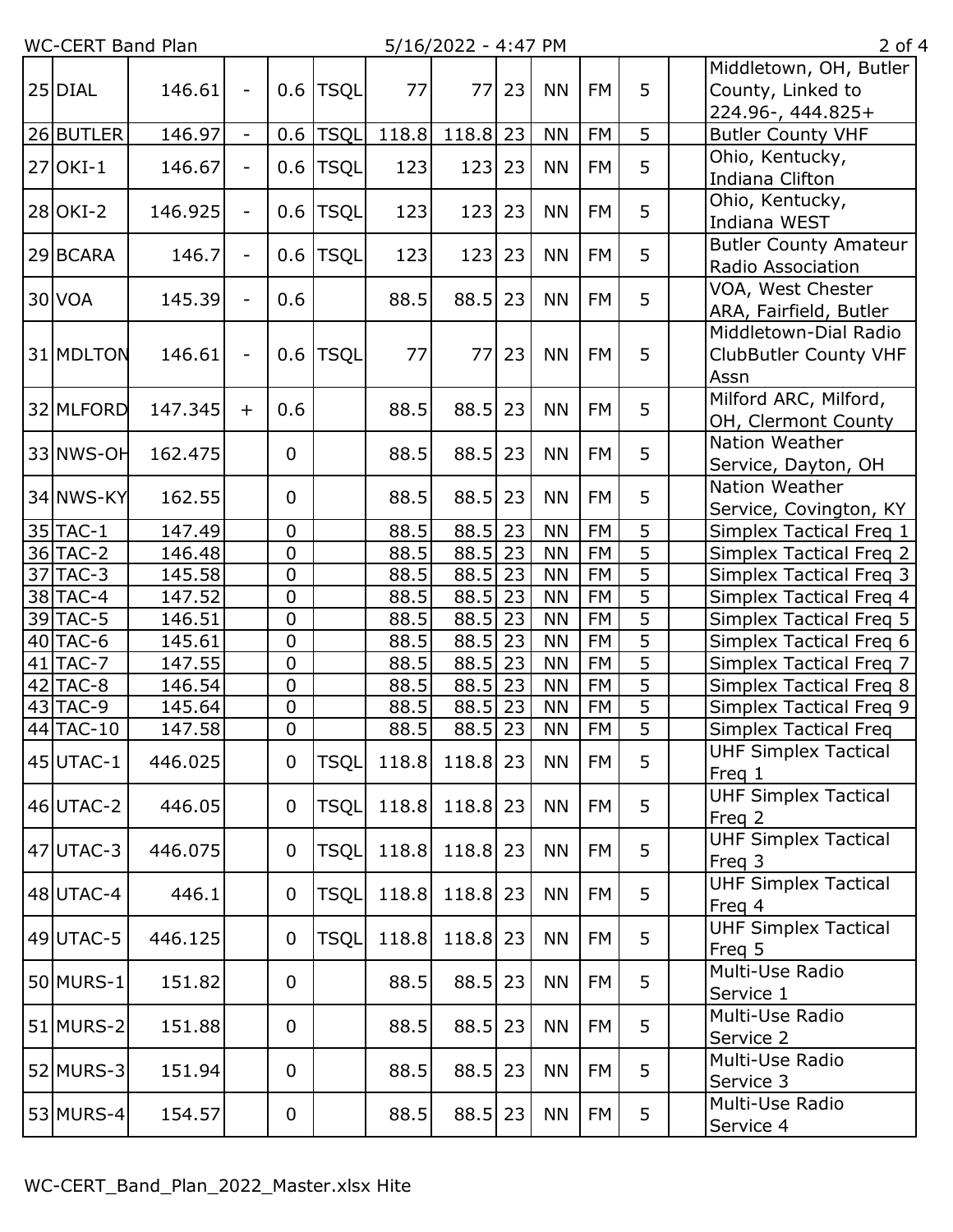$5/16/2022 - 4:47$  PM 3 of 4

|             |         |                          |                |             |      | $-7 + 9 + 12$ |    | . . <i>. .</i> |           |   |                                                                          |
|-------------|---------|--------------------------|----------------|-------------|------|---------------|----|----------------|-----------|---|--------------------------------------------------------------------------|
| 54 MURS-5   | 154.6   |                          | $\overline{0}$ |             | 88.5 | $88.5$ 23     |    | <b>NN</b>      | <b>FM</b> | 5 | Multi-Use Radio<br>Service 5                                             |
| 55 FSR-01   | 462.563 |                          | $\overline{0}$ |             | 88.5 | 88.5          | 23 | <b>NN</b>      | <b>FM</b> | 5 | Family Service Radio<br>Channel 1                                        |
| 56 FSR-02   | 462.588 |                          | $\overline{0}$ |             | 88.5 | 88.5          | 23 | <b>NN</b>      | FM        | 5 | Family Service Radio<br>Channel 2                                        |
| 57 FSR-03   | 462.613 |                          | $\mathbf 0$    |             | 88.5 | 88.5          | 23 | <b>NN</b>      | <b>FM</b> | 5 | Family Service Radio<br>Channel 3                                        |
| 58 FSR-04   | 462.638 |                          | $\overline{0}$ |             | 88.5 | 88.5          | 23 | <b>NN</b>      | <b>FM</b> | 5 | Family Service Radio<br>Channel 4                                        |
| 59 FSR-05   | 462.663 |                          | 0              |             | 88.5 | 88.5          | 23 | <b>NN</b>      | <b>FM</b> | 5 | Family Service Radio<br>Channel 5                                        |
| 60 FSR-06   | 462.688 |                          | $\overline{0}$ |             | 88.5 | $88.5$   23   |    | <b>NN</b>      | <b>FM</b> | 5 | Family Service Radio<br>Channel 6                                        |
| $61$ FSR-07 | 462.713 |                          | $\mathbf 0$    |             | 88.5 | $88.5$ 23     |    | <b>NN</b>      | <b>FM</b> | 5 | Family Service Radio<br>Channel 7                                        |
| $62$ FSR-15 | 462.55  |                          | $\overline{0}$ |             | 88.5 | 88.5          | 23 | <b>NN</b>      | <b>FM</b> | 5 | Family Service Radio<br>Channel 15                                       |
| $63$ FSR-16 | 462.575 |                          | $\overline{0}$ |             | 88.5 | 88.5          | 23 | <b>NN</b>      | <b>FM</b> | 5 | Family Service Radio<br>Channel 16                                       |
| $64$ FSR-17 | 462.6   |                          | $\mathbf 0$    |             | 88.5 | 88.5          | 23 | <b>NN</b>      | <b>FM</b> | 5 | Family Service Radio<br>Channel 17                                       |
| $65$ FSR-18 | 462.625 |                          | $\overline{0}$ |             | 88.5 | 88.5          | 23 | <b>NN</b>      | <b>FM</b> | 5 | Family Service Radio<br>Channel 18                                       |
| 66 FSR-19   | 462.65  |                          | $\overline{0}$ |             | 88.5 | 88.5          | 23 | <b>NN</b>      | <b>FM</b> | 5 | Family Service Radio<br>Channel 19                                       |
| 67 FSR-20   | 462.675 |                          | $\mathbf 0$    |             | 88.5 | 88.5          | 23 | <b>NN</b>      | <b>FM</b> | 5 | Family Service Radio<br>Channel 20                                       |
| 68 FSR-21   | 462.7   |                          | $\overline{0}$ |             | 88.5 | 88.5          | 23 | <b>NN</b>      | <b>FM</b> | 5 | Family Service Radio<br>Channel 21                                       |
| 69 FSR-22   | 462.725 |                          | $\mathbf 0$    |             | 88.5 | $88.5$   23   |    | <b>NN</b>      | <b>FM</b> | 5 | Family Service Radio<br>Channel 22                                       |
| 70 PIG-1    | 146.67  | $\blacksquare$           | 0.6            | <b>TSQL</b> | 123  | 123           | 23 | <b>NN</b>      | <b>FM</b> | 5 | Admin and Course Net                                                     |
| $71$ PIG-2  | 146.79  | $\overline{\phantom{a}}$ | 0.6            | <b>TSQL</b> | 123  | 123           | 23 | <b>NN</b>      | <b>FM</b> | 5 | Medical/priority/transp<br>ort, Highland Heights,<br>KY, Campbell County |
| 72 PIG-3    | 146.88  | $\overline{\phantom{a}}$ | 0.6            | <b>TSQL</b> | 123  | 123           | 23 | <b>NN</b>      | <b>FM</b> | 5 | Plan B, Fairfield, OH,<br>Butler County, Cincy<br>FM Club                |
| $73$ PIG-4  | 147.06  | $+$                      | 5              | <b>TSQL</b> | 100  | 100 23        |    | <b>NN</b>      | <b>FM</b> | 5 | Downtown<br>coordination, Highland<br>Heights, KY, Campbell              |
| 74 HAMV-1   | 146.94  | $\overline{\phantom{a}}$ | 0.6            | <b>TSQL</b> | 123  | 123           | 23 | <b>NN</b>      | <b>FM</b> | 5 | Hamvention Talk-in,<br>Dayton, OH,<br><b>Montgomery County</b>           |
| 75 HAMV-2   | 146.985 | $\overline{\phantom{a}}$ | 0.6            | <b>TSQL</b> | 123  | 123           | 23 | <b>NN</b>      | FM        | 5 | Hamvention alternate<br>talk-in, Kettering, OH,<br>Montgomery County     |